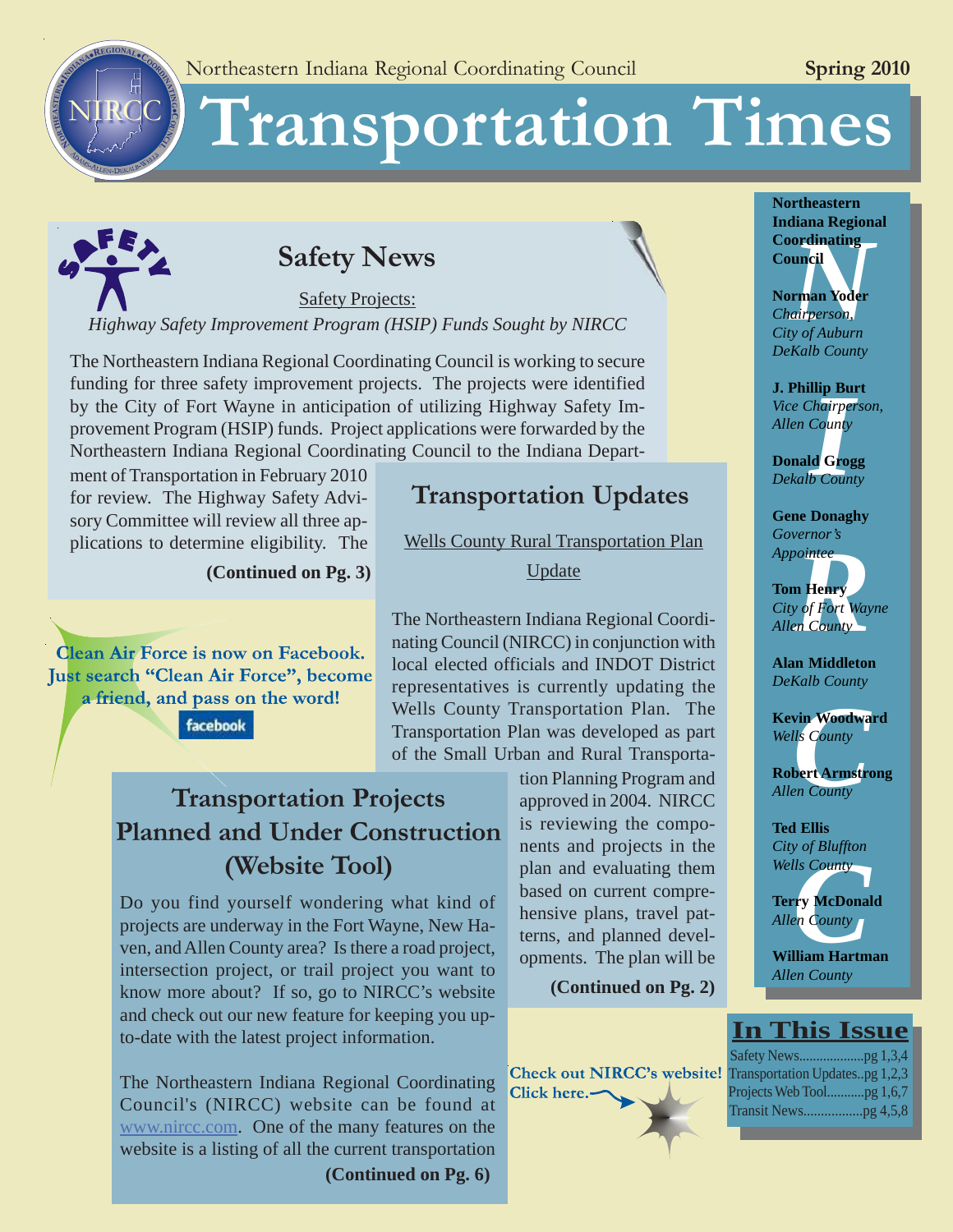**Urban Transportation Advisory Board**

**Dave Ross** *Chairperson FW City Engineer*

**Mayor Terry McDonald** *Vice Chairperson, New Haven Representative*

**Bob Kennedy** *Board of Public Works*

**Ken Housden** *Fort Wayne Public Transportation Corp. (Citilink)*



**John Leckie** *INDOT*

**Robert Armstrong** *Allen County Council*

**Susan Hoot** *Allen County Planning Commision Representative*

**Bruce Boxberger** *Fort Wayne Planning Commission*

**Tory Richardson** *Fort Wayne/Allen County Airport Authority*

**William Hartman** *Allen County Highway Director*

**Dave Holtz Jerry Halperin** *INDOT (Non-voting member)*



*Federal Highway Administration (Non-voitng members)*

# **Transportation Times Spring 2010**

# *Transportation Updates* **Continued...**

printed and provided to local elected officials for implementation once it is complete.

> ○○○○○○○ ○○○○○○○○ Crash Data Analyses

NIRCC has completed downloading 2009 crash records from the State Police/INDOT AIRIES database for Allen, DeKalb, and Wells Counties. The crash locations have been reviewed for quality assurance and corrected or modified for accuracy. The locations have been geo-coded for special analysis utilizing GIS tools. Hazardous locations will be evaluated based on frequency, rate and injury/fatal crash statistics. These activities will support the regional safety program and assist in the development of safety projects. Last year there were over 11,000 accidents reported in Allen County, about 1300 accidents reported in DeKalb County, and about 600 accidents reported in Wells County.

○○○○○○○ ○○○○○○○○

#### Corridor Protection Plans

NIRCC is currently working on two Corridor Protection Plans. These include Bluffton Road from Airport Expressway to I 469 and Diebold Road from Clinton Street to Union Chapel Road. Corridor Protection Plans are used to evaluate and identify optimal access points along corridors for future developments and improvements. The adoptions of these plans facilitate efforts to resolve existing congestion and mitigate future problems. The recommendations from these plans aid local officials, planners, and developers in planning future developments and help protect the integrity of corridors from unfavorable access conflicts.

○○○○○○○ ○○○○○○○○

2009 Vehicle Miles of Travel (VMT) and Traffic Count Program

NIRCC has completed the Vehicle Miles of Travel (VMT) report for 2009. In 2009 there was 7,252,988 vehicle miles. This is 1.14% lower than in 2008 (7,336,516 vehicles).

To calculate VMT statistics NIRCC utilizes traffic count data

**2009 Vehicle Miles of Travel (VMT)**

100 ID 120 130 40 7252988

page 2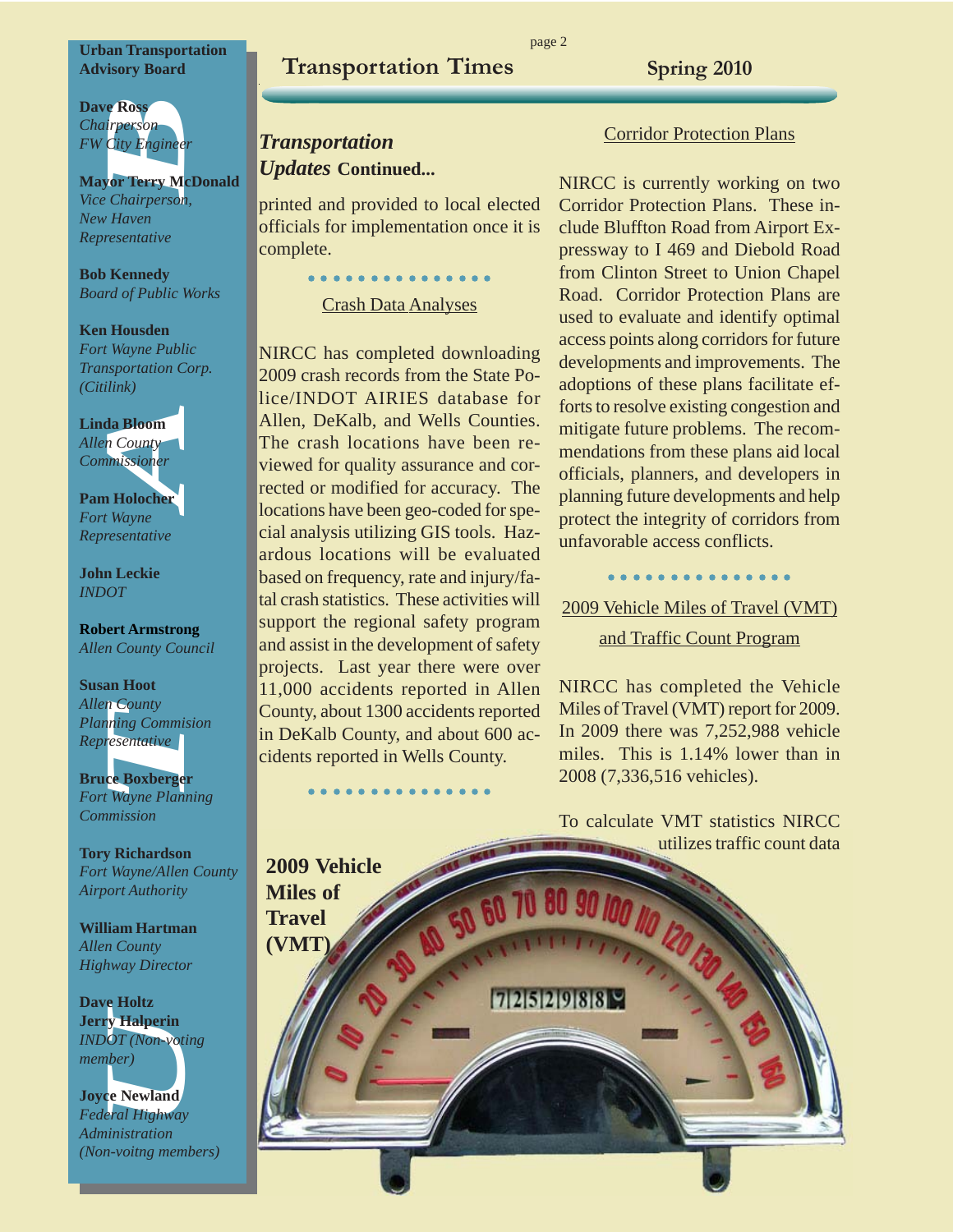collected throughout the year. In 2009, over 700 locations were counted throughout Allen County. The majority of these count locations were used for calculating VMT estimates. NIRCC also collects count data for other counties. In 2009 NIRCC counted about 200 locations in Dekalb County. NIRCC has already begun the 2010 traffic counting program for Allen County and Wells County.

○○○○○○○ ○○○○○○○○

#### Pedestrian Safety Action Plan

NIRCC is currently working on a draft version of the Pedestrian Safety Action Plan for Allen County. The purpose of creating a Pedestrian Safety Action Plan (PSAP) for Allen County is to create a plan that will be implemented throughout the transportation planning process and beyond for purposes of producing realized pedestrian safety improvements that are tailored to specific problems in our area. The plan's goal is specifically to reduce the frequency and severity of pedestrian crashes, fatalities, and injuries for all users by establishing a framework to identify practical and achievable strategies to improve pedestrian safety, prioritize improvements, and provide a means of development and implementation.

#### *Safety News* **Continued...**



City of Fort Wayne and the Northeastern Indiana Regional Coordinating Council anticipate a formal eligibility determination in June of 2010. If the projects are deemed eligible for funding the City of Fort Wayne will begin working on them in fiscal year 2011. The three projects submitted for eligibility include the following:

- 1. Lake Avenue from Anthony Boulevard to Stanley Avenue (Roadway Diet: see next section titled Roadway Safety Audit)
- 2. Replacement of all Pedestrian Crosswalk Pavement Markings within the Central Business District

3. Replacement of all Pedestrian Countdown Indicators within the Central Business District (New indicators will provide countdown information to inform pedestrians of the amount of time remaining to safely cross an intersection)

## Roadway Safety Audit: *Lake Avenue Roadway Diet*

○○○○○○○ ○○○○○○○○

The Northeastern Indiana Regional Coordinating Council completed a Roadway Safety Audit (RSA) in January of 2010 for the Lake Avenue project. The RSA was conducted on behalf of the City of Fort Wayne for an identified roadway diet project on Lake Avenue. Officials with the City of Fort Wayne felt this project met the intent of the criteria established by the Federal Highway Administration for utilization of Highway Safety Improvement Program (HSIP) funds. Staff conducted a preliminary review of the project proposal and crash data and agreed that the project appeared to be an ideal HSIP project.

Typically a "roadway diet" is a project that reduces a four lane roadway to a two lane roadway with a continuous center left turn lane. Under most traffic conditions, when traffic is less than 20,000 vehicles per day, roadway diets have minimal to no affect on vehicle capacity. Roadway diets usually create safer environments for vehicles and pedestrians. By creating a lane dedicated for left turning vehicles, drivers have fewer interactions with stopped traffic for turning movements and vehicle lane changes. This reduces the number and severity of vehicle-to-vehicle crashes. Also, pedestrians can benefit from having fewer lanes of traffic to cross. In the case of Lake Avenue, existing travel lanes and turning movements have created a potentially unsafe environment. A roadway diet would increase lane width to safer roadway standards and reduce conflict with stopped traffic and swerving vehicles due to left hand turning movements.

In accordance with the guidance established for use of HSIP funding this project required the City of

page 3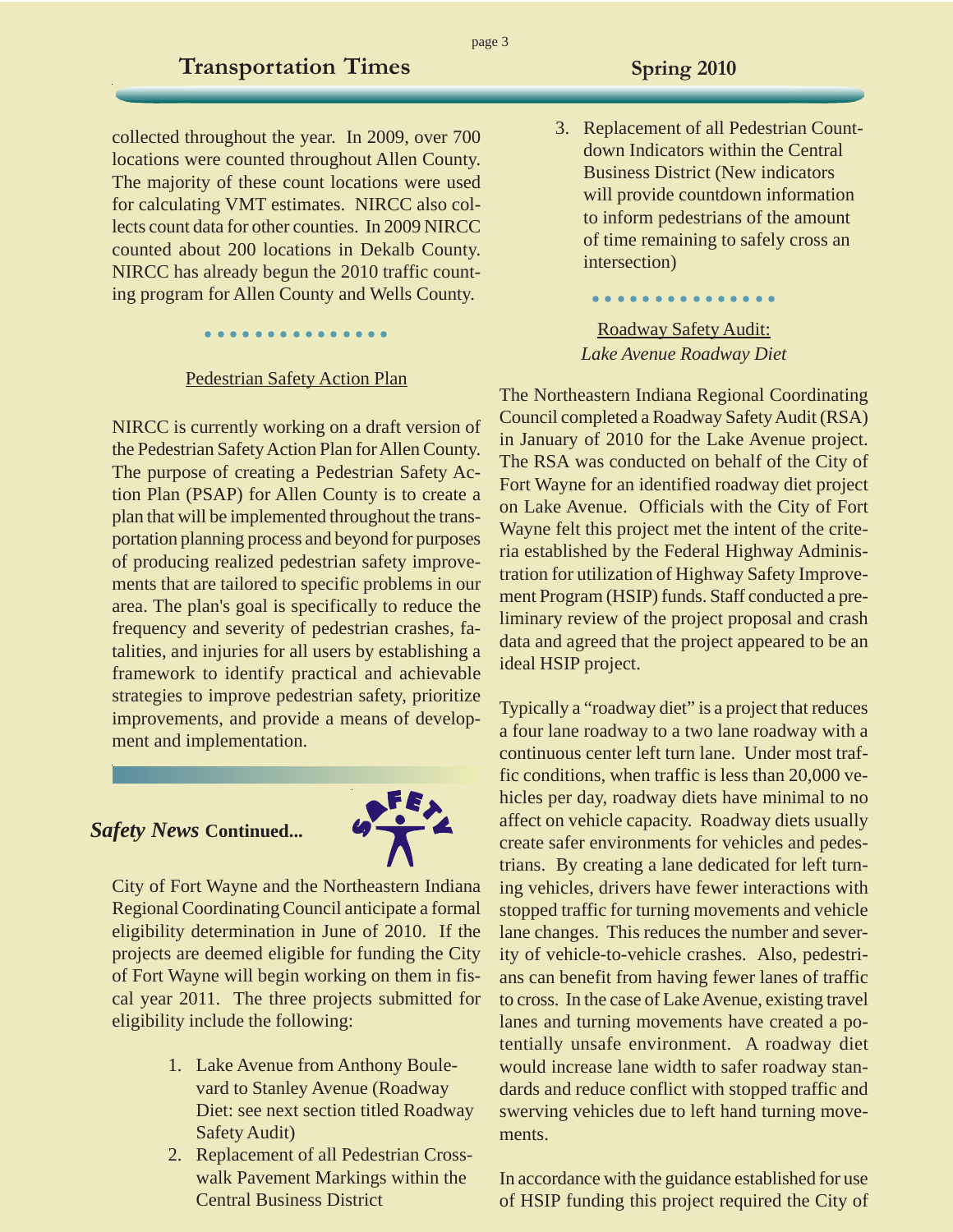#### *Safety News* **Continued...**

Fort Wayne to conduct a Roadway Safety Audit (RSA) to ensure this project was eligible to receive safety funds. The Northeastern Indiana Regional Coordinating Council agreed to organize the RSA and also prepared the necessary data needed to conduct the audit. The information and data used for this process included traffic volume data, crash data, collision diagrams, field checklists, maps containing roadway characteristics, etc.

The Northeastern Indiana Regional Coordinating Council contacted potential audit team members to request their participation in the review of the Lake Avenue Corridor. Each member was identified based on their profession, independence of the project, and expressed interest in conducting a RSA. Members selected to perform the audit included professionals from City of Auburn Engineering, local traffic engineering consultant, Indiana Department of Transportation Engineering, Rural Planning Organization, and Fort Wayne Police Department. Staff felt confident that the identified team would provide neutral input through a multi-disciplinary perspective of transportation and safety experts.

Each member was given an overview of the process that would be followed, provided with data for preliminary review, and an agenda for the RSA. All identified team members were unaware of improvements being considered by the City of Fort Wayne prior and during the review period. Traffic data and crash data was sent to the five team members one week prior to the date of the RSA. The team members were asked to review the data in order to become familiar with the roadway's operation and crash experience prior to the preliminary meeting. At the preliminary meeting staff addressed any questions that team members had prior to proceeding to the field review.

Staff accompanied the team during the field review portion of the audit to ensure the process was followed and all needed information was gathered. Members reviewed various issues ensuring all items listed on the pre-identified checklist were complete. The team then returned to the CityCounty building to prepare a conclusion that would identify short term and long term recommended improvements. Upon completion of the conclusions, officials from the City of Fort Wayne joined the Northeastern Indiana Regional Coordinating Council and audit team. At this time the audit team provided Fort Wayne officials with their data including; positive features, identified deficiencies, conclusions, and short term/long term improvement proposals.

The results from the RSA team were that a roadway diet was the best short term solution. The team also identified a roadway reconstruction as a long term improvement if warranted based on capacity. This conclusion was the pre-identified improvement suggested to the Northeastern Indiana Regional Coordinating Council by the City of Fort Wayne.

The Northeastern Indiana Regional Coordinating Council anticipates eligibility of this project by the Highway Safety Advisory Committee in June of 2010. If approved, the project will be incorporated in the Transportation Improvement Program in FY 2011. The Northeastern Indiana Regional Coordinating Council looks forward to performing additional RSA's in the future to continue improving the safety of the roadways in Northeastern Indiana.

# **Transit News**

# NIRCC completed the Coordinated Public Transit-Hu-



man Services Transportation Plan for Allen County in May 2007 to satisfy requirements from the 2005 SAFETEA-LU legislation. SAFETEA-LU required local areas to develop a coordinated public transit-human services transportation plan for all Federal Transit Administration (FTA) human service transportation programs that provide funding for transportation services. The programs included the 5310 Elderly Individuals with Disabilities Program, the Section 5316 Job Access and Reverse Commute (JARC) Program and the Section 5317 New Freedom Program. All projects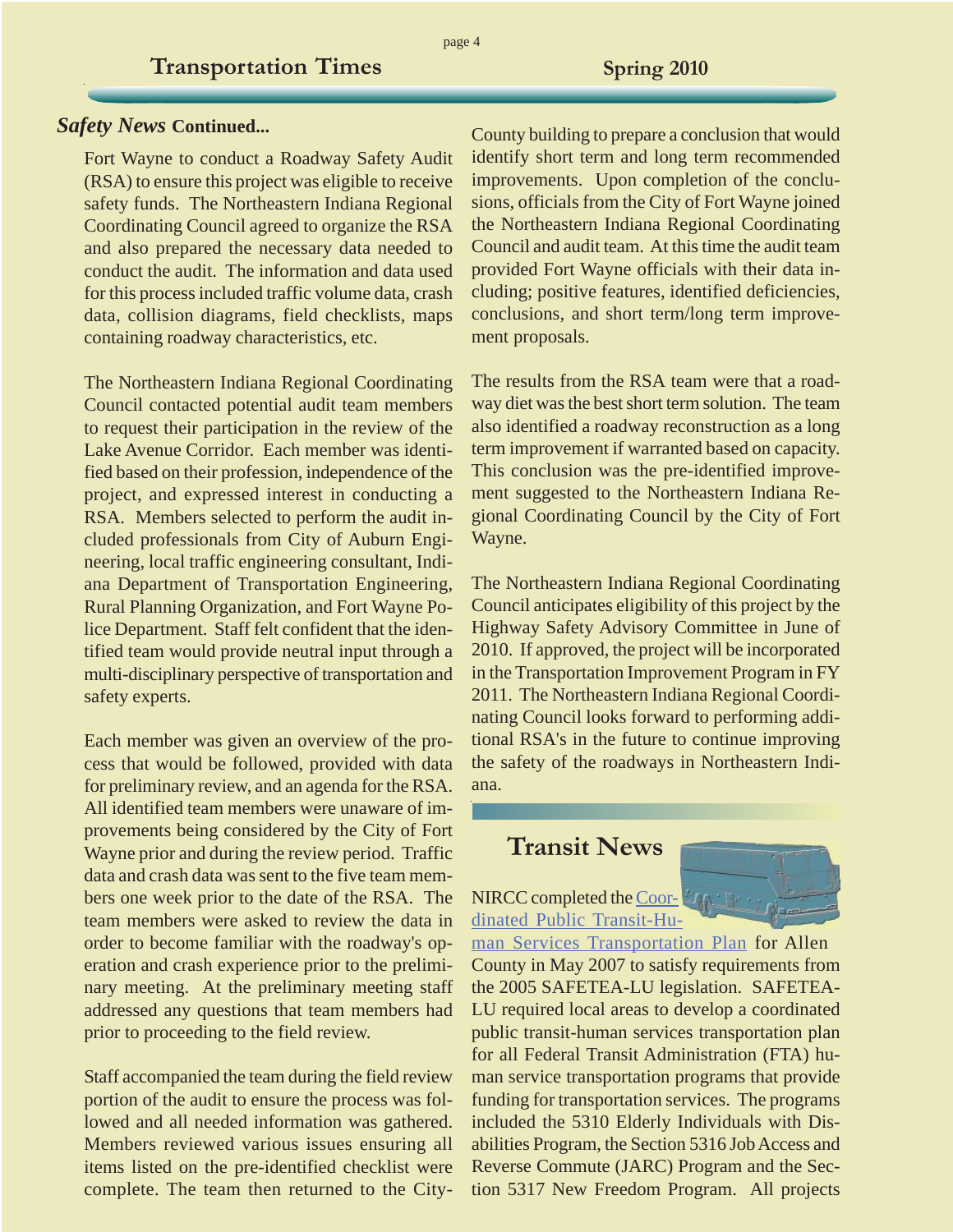page 5

selected for funding from these FTA programs must be derived from this coordinated plan and be competitively selected.

The plan stated that projects must meet at least one of the strategies identified for each program to address the identified transportation needs and gaps within Allen County. The strategies are listed below.

## *Section 5310 Elderly and Individuals with Disabilities Program Strategies:*

- 1. Maintain existing service / fleets
- 2. Maintain and increase coordination / efficiency between all transportation providers
- 3. Expand existing service / fleets
- 4. Increase public awareness of available services and programs offered by providers that are available to them

# *Section 5316 Job Access Reverse Commute Program Strategies:*

- 1. Provide transportation to destinations outside of the current service area
- 2. Provide transportation within and in particular outside of the current service schedules
- 3. Facilitate multiple destination trips from a single service provider. (ie. daycare/job)
- 4. Inform the public about transportation services available in the community and train them to use the services to get to work, job training, and child care as efficiently as possible

#### *Section 5317 New Freedom Program Strategies:*

- 1. Provide transportation above and beyond existing complimentary paratransit service
- 2. Provide transportation outside current service areas

3. Provide transportation within and outside current service schedules

The section 5310 program is administered by INDOT and already has an established competitive selection process. The local Transportation Advisory Committee (TAC) prioritizes local 5310 requests and submits a joint application on behalf of all applicants in Allen County to INDOT every March with award announcements every May. Over the past four years, fourteen (14) of the sixteen (16) requested vehicles have been awarded to area agencies and funded with approximately \$490,000 in federal funds.

Funding for the section 5316 JARC and 5317 New Freedom programs is distributed to INDOT for rural areas and a designated recipient for urban areas. Citilink is the designated recipient for the Fort Wayne Urbanized Area. Citilink receives an allocation of 5316 JARC and 5317 New Freedom funds every year. However, a competitive selection process for the programs did not exist at the completion of the coordinated plan. As a result, NIRCC with the assistance of the Transit Planning Committee (TPC) developed a process and application package in 2007 for selecting projects for these programs.

It was determined that the applications would be accepted every two years with projects running for a 24 month period. The origin of service for the projects would also have to originate within the urbanized area. The completed package included a description of the two federal programs, requirements, amounts of available funding for each program, a timeline including deadlines, description of eligible recipients, description of eligible activities, local match requirements (at least 50% of total project cost), application forms, and the evaluation criteria.

The initial funding cycle ran from January 1, 2008 through December 31, 2009. The second funding cycle began January 1, 2010 and will run through December 31, 2011. The application process and the award process takes place approximately six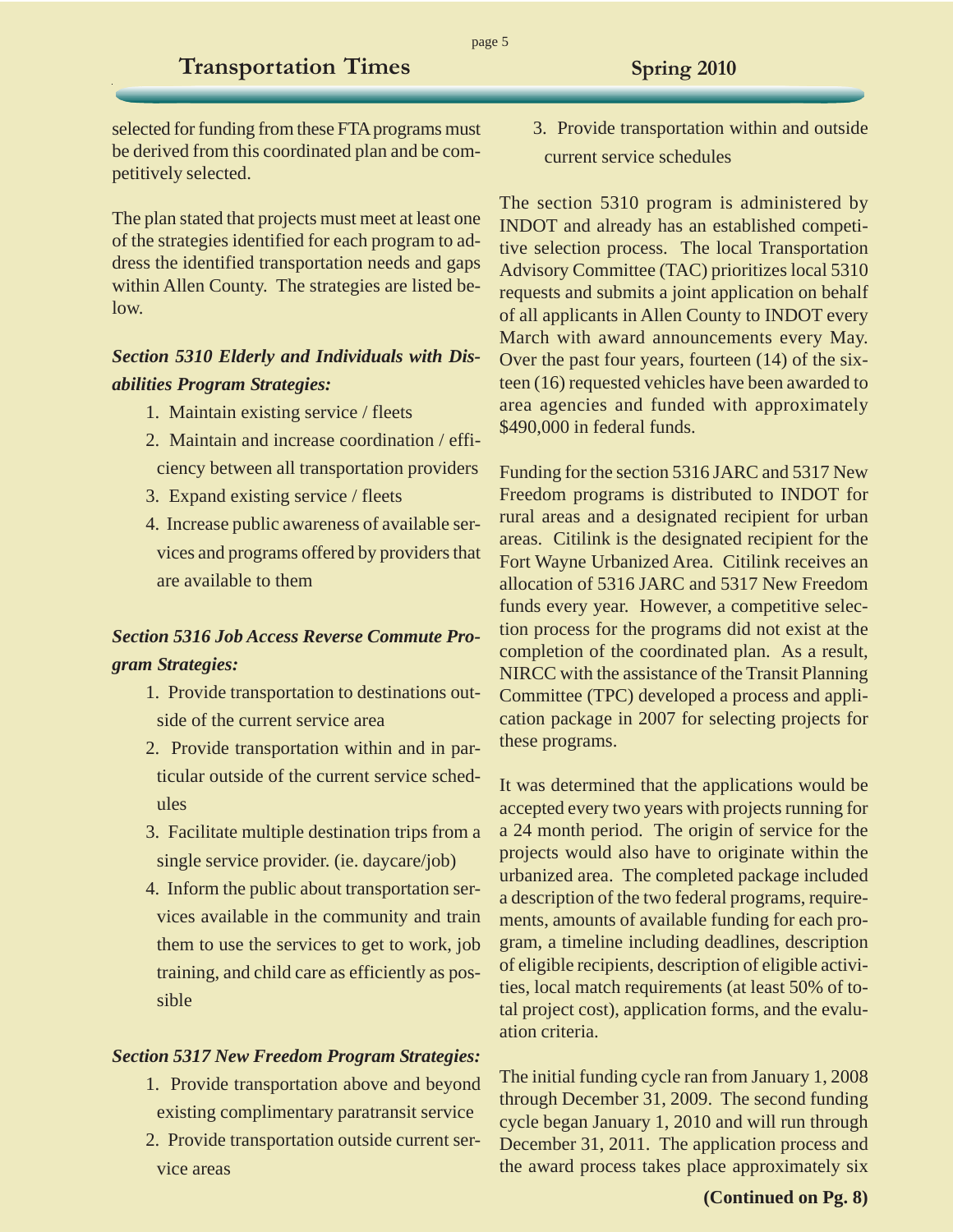### *Transportation Projects Web Tool* **Continued...**

projects that are either in the Transportation Improvement Plan (TIP), under construction or are completed. This feature is located under the Federal Aid Projects tab along the top of the NIRCC website. The projects are divided into three categories; Federally Funded Local Projects, State Projects and Completed Projects.

After you have selected a category, then you can select a specific project. Currently listed on the website are 44 Federally Funded Local Projects, 11 State Projects and 1 Completed Project. The website is updated at least twice a year and more often if needed.



page 6

#### Auburn Road: Cook Road to Clinton Street (DESK erinagg kingsog8i)

#### **Project Description**

The intersection improvements on Anburn Road are from Clinton Street to just north of Cool. The improvements include turn Janes on all approaches.  $\pm^*$  is<br>devials on west side of Anburn Road. If trail on each side of An

The preliminary engineering began in 2009. Additional funding for preliminary engineering valided for 2010. Right of way acquisition is scheduled to begin in 2010. The construction phase this project is scheduled to begin

The following is the cost breakdown for the Auburn Road intersection improvement project

| Project<br>Phase | Estimated<br>Cost | <b>Year</b> | Federal<br>Share | <b>State</b><br><b>Share</b> | Local<br>Share |
|------------------|-------------------|-------------|------------------|------------------------------|----------------|
| FE.              | 95,000            | <b>ADSD</b> | <b>+6,000</b>    | 19,000                       | $\theta$       |
| RW.              | 250,000           | 2010        | 200,000          |                              | 50,000         |
| CK               | 3.937.500         | ants.       |                  | 3.110.000                    | 607,500        |
| Total            | 83.382.500        |             | 1216,000         | 52.115.000                   | 8657.500       |

The local spency responsible for this project is the City of Fort Wayne. You is contact the City of Fort Wayne at 42+2172, if you have any questions or

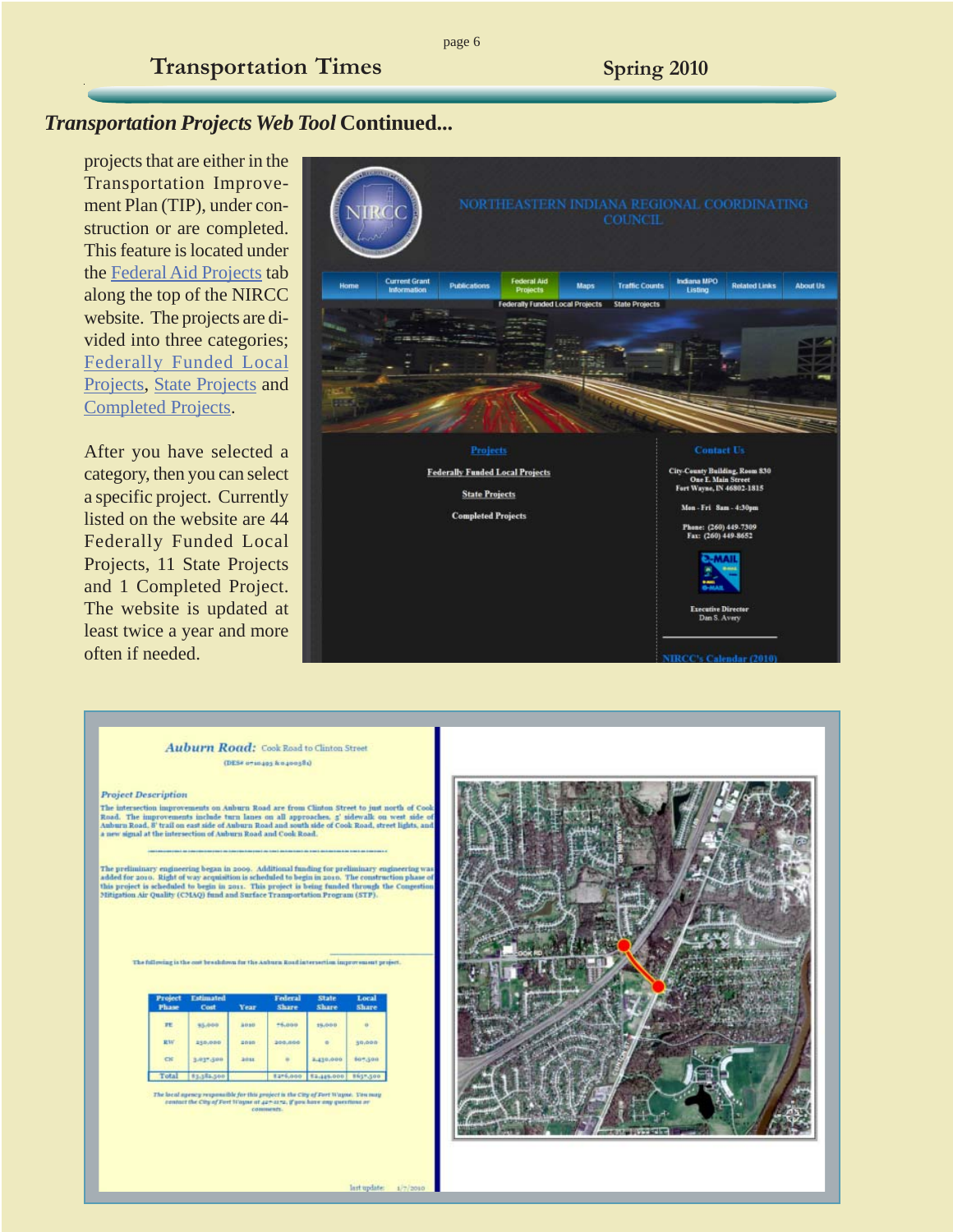Once you select a project it will open to a description page and an aerial of the project. The description page contains detailed information about the project. The example shown here is the Auburn Road project which includes the area from Cook Road to Clinton Street.

At the top of the description page the project name and designation number are listed. Below that is the project description. Projects that are just beginning with preliminary engineering may not have very much information detailing the project. As the project progresses, more information is added to the project description section.

The bottom half of the page has information detailing the funding,

#### *Auburn Road: Cook Road to Clinton Street*

**(DES# 07 10495 & 0400581)**

#### *Project Description*

**The intersection improvements on Auburn Road are from Clinton Street to just north of Cook Road. The improvements include turn lanes on all approaches, 5' sidewalk on west side of Auburn Road, 8' trail on east side of Auburn Road and south side of Cook Road, street lights, and a new signal at the intersection of Auburn Road and Cook Road.**

**The preliminary engineering began in 2009. Additional funding for preliminary engineering was added for 2010. Right of way acquisition is scheduled to begin in 2010. The construction phase of this project is scheduled to begin in 2011. This project is being funded through the Congestion Mitigation Air Quality (CMAQ) fund and Surface Transportation Program (STP).**

\_\_\_\_\_\_\_\_\_\_\_\_\_\_\_\_\_\_\_\_\_\_\_\_\_\_\_\_\_\_\_\_\_\_\_\_\_\_\_\_\_\_\_\_\_\_\_\_\_\_\_\_\_\_\_\_\_\_\_\_\_\_\_\_\_\_\_\_\_\_\_\_\_\_ **The following is the cost breakdown for the Auburn Road intersection improvement project.**

| <b>Project</b><br><b>Phase</b> | <b>Estimated</b><br>Cost | Year | <b>Federal</b><br><b>Share</b> | <b>State</b><br><b>Share</b> | Local<br><b>Share</b> |
|--------------------------------|--------------------------|------|--------------------------------|------------------------------|-----------------------|
| <b>PE</b>                      | 95,000                   | 2010 | 76,000                         | 19,000                       | $\bf{o}$              |
| <b>RW</b>                      | 250,000                  | 2010 | 200,000                        | $\bf{o}$                     | 50,000                |
| <b>CN</b>                      | 3,037,500                | 2011 | $\bf{o}$                       | 2,430,000                    | 607,500               |
| <b>Total</b>                   | \$3,382,500              |      | \$276,000                      | \$2,449,000                  | \$657,500             |

*The local agency responsible for this project is the City of Fort Wayne. You may contact the City of Fort Wayne at 427-1172, if you have any questions or comments.*



costs and schedule of the project. As the project progresses this information may change. You can also find information on the Local Planning Agency (LPA) that is responsible for the local funding portion of the project. In the bottom right hand corner of the page a date indicates when the last update occurred.

 $last update: 1/7/2010$ 

#### page 7